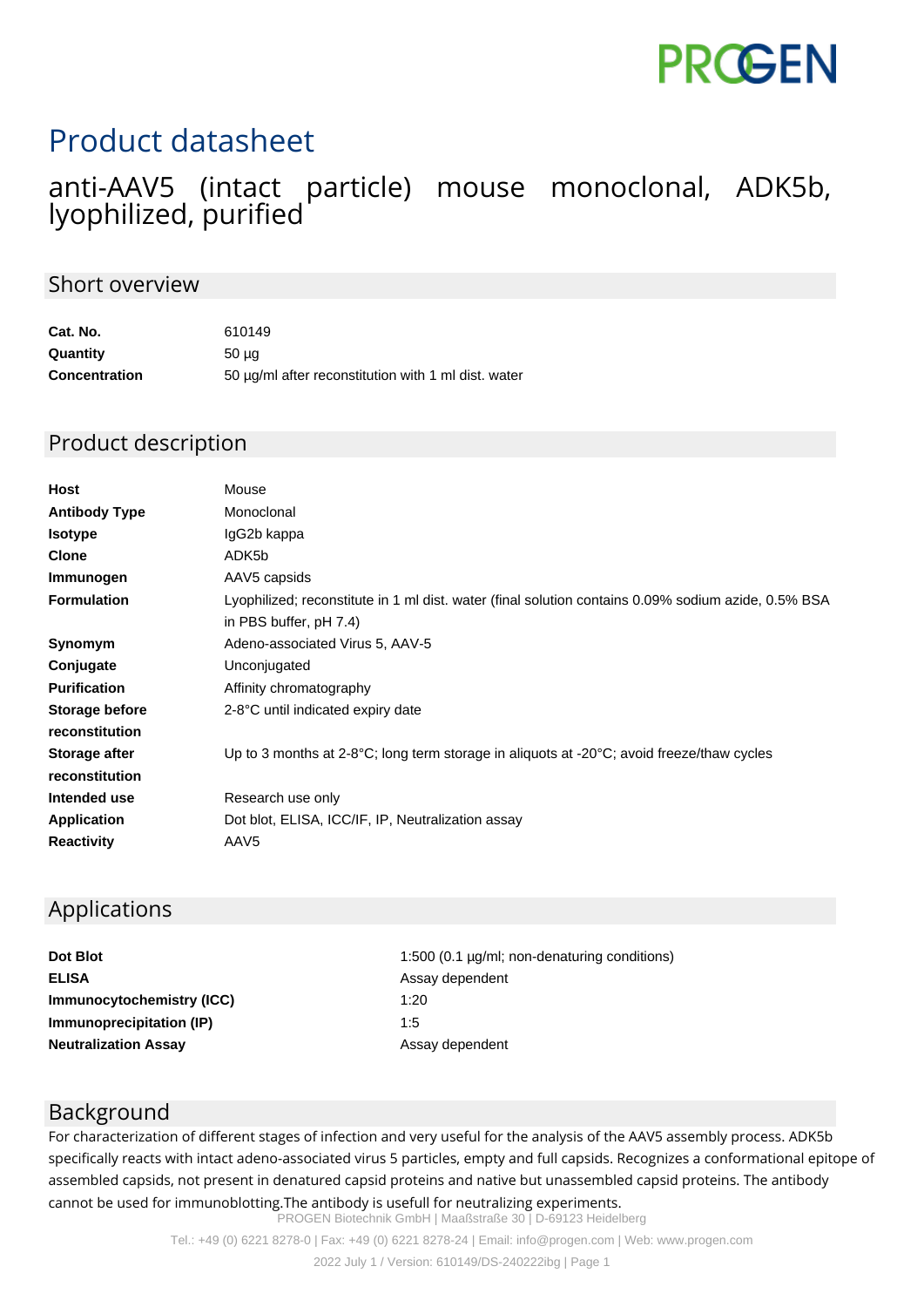Limited Use Label License: Research Use OnlyProduct is exclusively licensed to PROGEN Biotechnik GmbH. The use of these products for the development, manufacturing and sale of secondary products/derivatives which are based on the purchased products and/or which include the purchased product require a royalty based sub-license agreement.

#### Product images



Dot blot analysis of native AAV1-AAV9, AAVrh10, AAVDJ capsids (1E+09-1E+10 capsids) and denatured AAV5 capsids (1E+09-1E+10 capsids, denatured at 95°C for 10 min in sample buffer).The nitrocellulose membrane was blocked with 5% dry milk in PBST (PBS + 0.1% Tween 20) for 1 h at RT. The primary antibody anti-AAV5 (intact particle) mouse monoclonal, ADK5b (Cat. No. 610149) was diluted in blocking buffer (antibody concentration 100 ng/ml) and incubated for 1 h at RT. The secondary antibody goat anti-mouse IgG HRP was also diluted in blocking buffer (antibody concentration 200 ng/ml) and incubated for 1 h at RT. The bands were visualized by chemiluminescent detection using PierceTM ECL Plus Western Blotting Substrate.



Neutralization of AAV5-GFP vectors with the ADK5b antibody (Cat. No. 610149). AAV infection was shown in HeLa cells and photos (GFP, CPE, merge) were taken ~48 h post infection. Neutralization was enhanced with increasing ADK5b concentration.